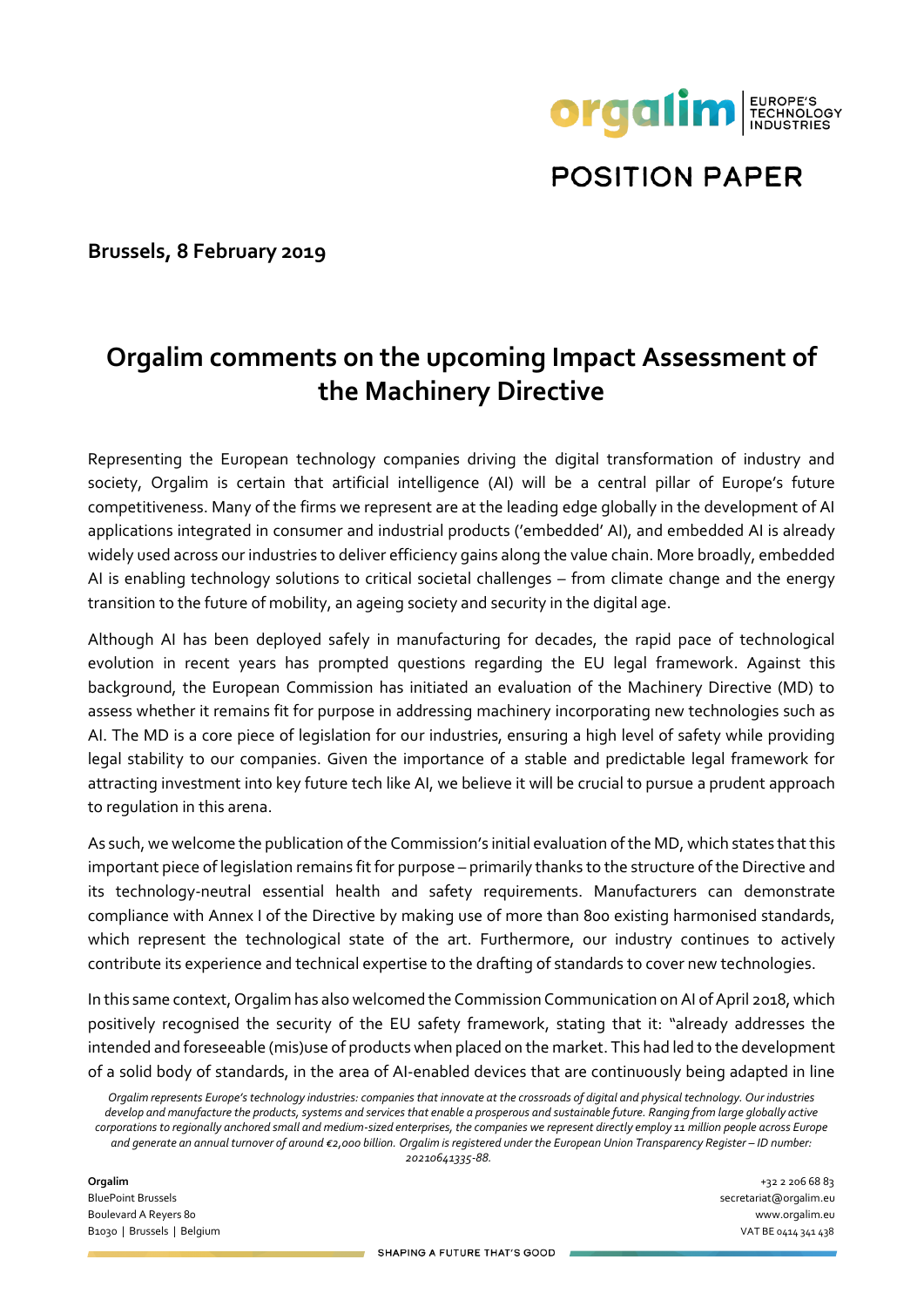with technological progress. The further development and promotion of such safety standards and support in EU and international standardisation organisations will help enable European businesses to benefit from a competitive advantage and increase consumer trust."

As a further step in the evaluation of the MD, the Commission will perform an impact assessment focusing on new technologies, with the aim of analysing whether the Directive can continue in the years to come to guarantee the placing on the market of safe machines and to ensure that users and consumers trust these machines, even when they integrate embedded new technologies.

As the current MD has performed well, increased occupational health and safety and continues to meet its objectives for both ensuring the placement on the market of safe machines (including those that embed new technologies) and establishing a high level of trust in these machines among users and consumers, Orgalim is strongly recommending that this piece of legislation should not be updated in the near future.

## **THE BOUNDARIES OF AI**

AI has climbed up the political agenda in recent years, with discussions often reflecting latent fears that the technology might begin to act autonomously and provoke new, unmanageable dangers. Yet AI has in fact been deployed effectively and safely in manufacturing for a number of decades, supporting European industries in becoming even more competitive on the global market.

It is commonly agreed within the scientific community that the type of AI being used and developed today constitutes what is known as **narrow artificial intelligence**, whereby a machine can only perform an action assigned from the outset by human – whether a designer, computer specialist or manufacturer. If manufacturers wish to place a machine embedding AI functions on the market, they are under an obligation to carry out a risk assessment, followed by conformity assessment procedure(s), taking into account the risks associated with AI agents. Through this process, the manufacturer determines the limits of the machinery and its intended use (which also includes any AI functions).

It is within this framework that all AI applications (industrial or otherwise) operate today and will continue to do so in the future. Buzzwords such as 'general AI' or 'super AI' remain the preserve of science fiction and should not be used in relation to equipment covered under the scope of the MD.

Orgalim suggests the following definition as a workable reference point when examining whether Union harmonisation legislation is fit to ensure user safety and can still be considered trustworthy when applied to products and systems that integrate AI.

## **DEFINITION OF AI**

**AI (artificial intelligence) refers to computer systems based on algorithms designed by humans that, given a complex task, operate by processing the structured or unstructured data collected in their environment according to a set of instructions, determining the best step(s) to take to perform the given task, via software or hardware actuators. AI computer systems can also adapt their actions by analysing how the environment is affected by their previous actions.**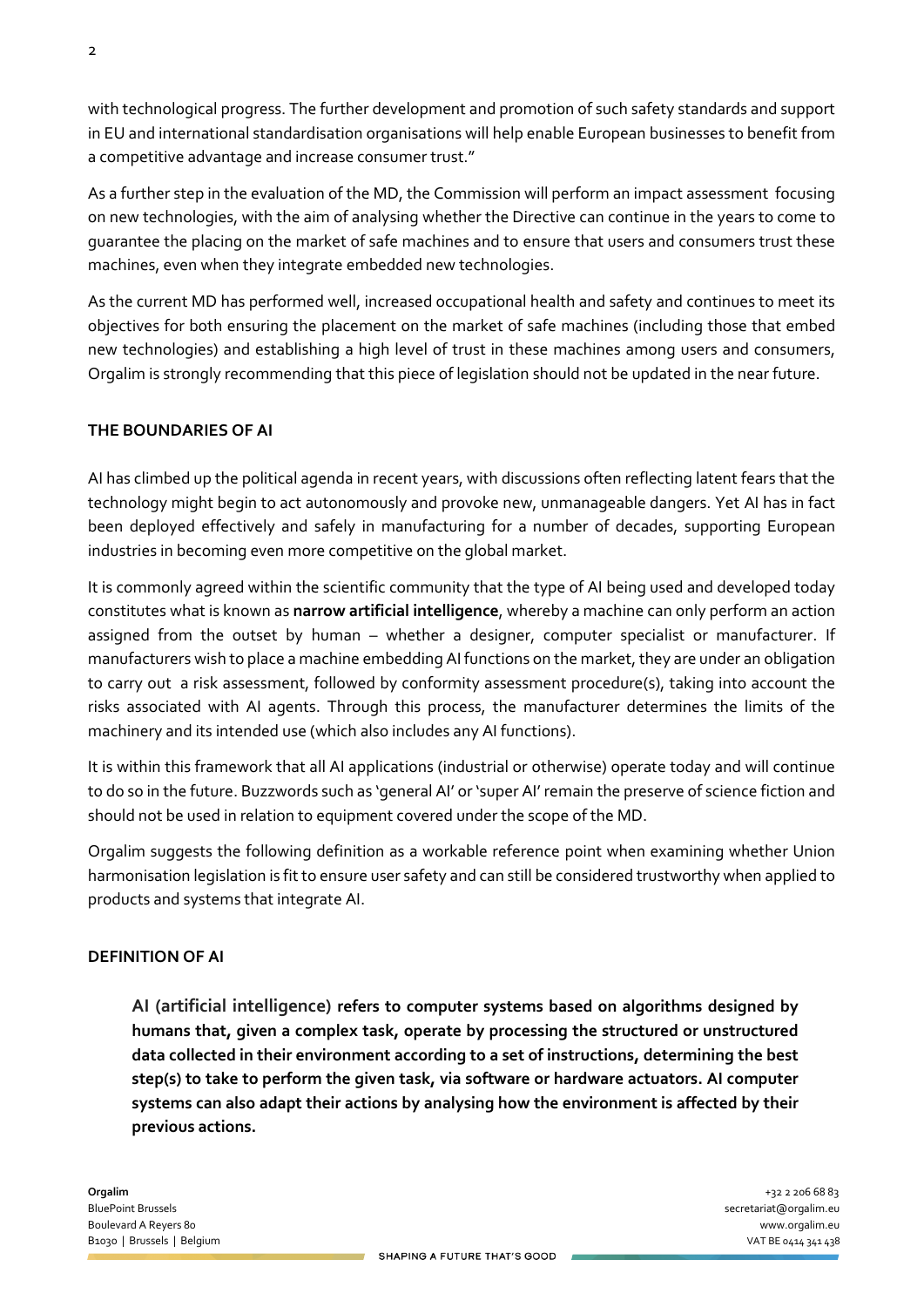#### **EXAMPLES OF AI FEATURES**

AI is mostly powered by '**machine learning'**: computer systems are configured to learn from data how to carry out a specific task and how to make predictions from it. There are two main machine learning techniques: **supervised learning** and **unsupervised learning**.

Most AI systems used in industrial applications today operate under **supervised learning**: a human inputs a large amount of 'labelled data' (a group of samples with one specific meaning or tag) to train an algorithm to learn the relationship between the input and the desired output, as set by the human designer.

For instance, if the designer wants a robot to pick out a package of a specific colour or dimension from a basket containing all kinds of packages, it can be taught to do this on the basis of labelled data input by the human operator. This is called supervised learning because the human is acting as an instructor in the process. Supervised learning uses the classification technique to classify the data input by category (red/green-true/false) or the regression technique to predict a numeric or continuous value (such as the maximum temperature of a fluid).



In the example in the diagram above, the objective is to classify wheels and help the machine perform this classification by itself when it receives a new input it has never seen before. Labelling data means that a human/teacher classifies the wheels first on the basis of their shape for instance, then their dimension, then their colour. Once the human has labelled the data, a predictive model is elaborated. When the algorithm 'sees' a wheel it has not encountered before, it will then be able to classify it based on the characteristics (tags/labels) the human assigned to other wheels previously.

Some AI systems, on the other hand, use **unsupervised learning** to find a structure or pattern in large sets of 'unlabelled data' by clustering the data, with no predetermined right or wrong output.

A modern and versatile method to support learning algorithms is the 'deep' (multi-layered) artificial neural network. This approach is inspired by the structure and function of the human brain, which learns to adapt its logical function through observations, actions and feedback on effects.

**Orgalim** +32 2 206 68 83 BluePoint Brussels secretariat@orgalim.eu Boulevard A Reyers 80 www.orgalim.eu B1030 | Brussels | Belgium VAT BE 0414 341 438<br>And December 2000 | And December 2000 | And December 2000 | And December 2000 | And December 2000 | And December 2000 | And December 2000 | And December 2000 | And December 20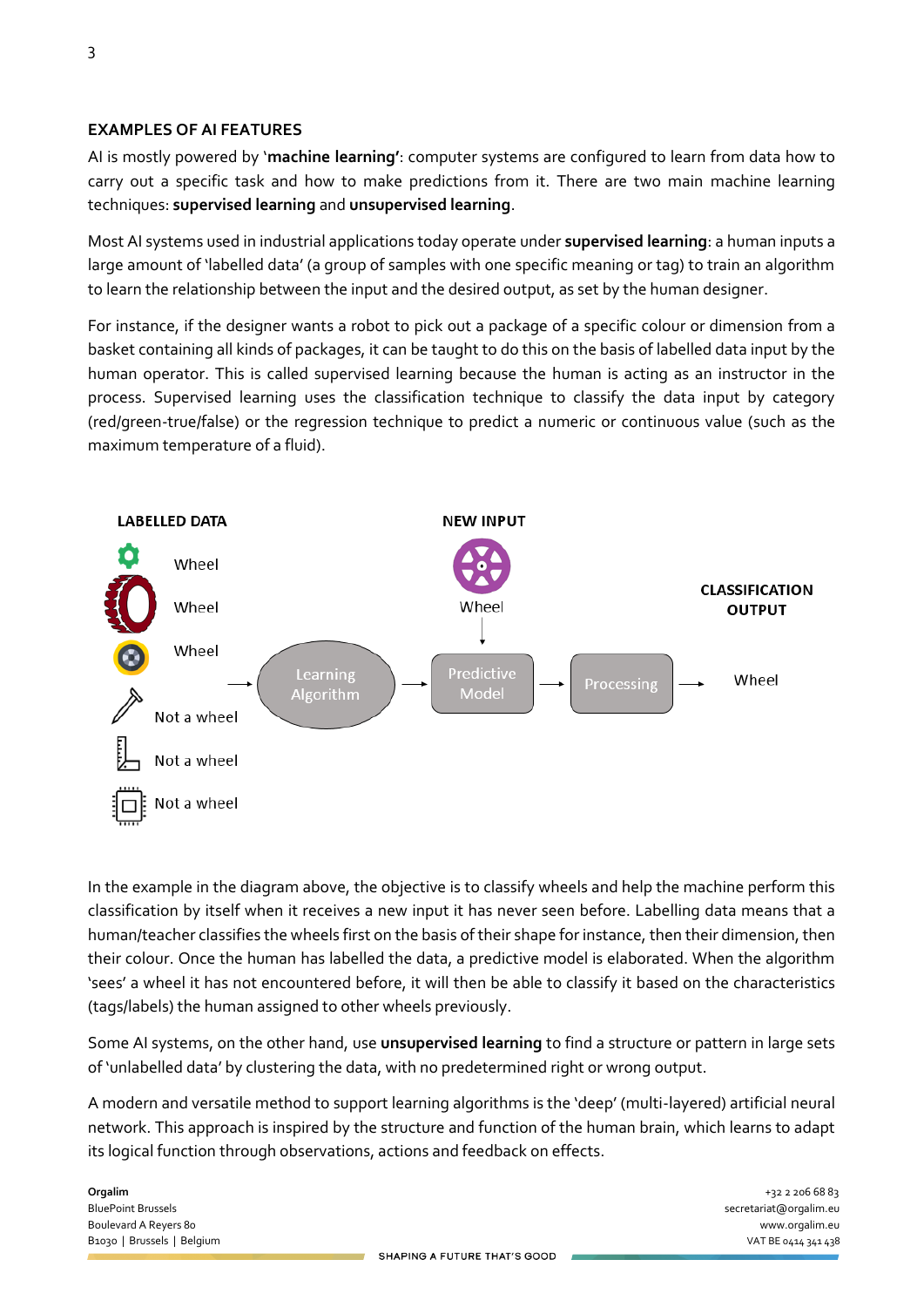

Under unsupervised learning, the data provided is not labelled (the data has not been assigned one or several characteristics); rather, the learning algorithm will try to cluster the information by finding similarities in the data it has received.

#### **AI: FRAMEWORK OF OPERATION**

AI and machine learning are subject to **design limitations** that are both mathematical and generic in nature. To train its learning models, the computer system requires:

- 1) Huge **datasets,** comprising data either labelled by a human (supervised learning) or unlabelled (unsupervised learning). The learning success of the system increases in line with both the amount of data provided and the quality of this data, i.e. the accuracy of labels, amount of noise (additional meaningless information) and ratio of relevant information within the absolute data volume.
- 2) Technical, legal and business-led **access to this machine-readable data**, which then needs to be pre-processed in order to make it fit to the algorithms used in narrow artificial intelligence.
- 3) **Algorithms** designed by a human (computer specialist, manufacturer, etc.) that assign a specific task to the computer system.
- 4) Huge **computational power** to run the algorithms associated with training and querying neural networks (unsupervised learning).
- 5) **Time** to train the algorithm through a process of trial and error until the AI system has reached the intended level of success in its predictions and analyses.

#### **ADVANCED ROBOTICS: EMBEDDING AI IN MACHINERY**

AI systems can be interfaced with either **software or robotic actuators** (a motor function) to perform a specific task intended for professional or consumer use. These actuators can generate either visual, readable or spoken information, make a suggestion to the user (such as a maintenance diagnostic) or initiate an autonomous or semi-autonomous robotic process for a specifically intended use (such as drilling or assembling a machine).

In an industrial environment, AI is used for application such as:

- ▶ Optimising product quality in manufacturing operations
- ▶ Reducing equipment breakdowns
- Detecting quality issues

**Orgalim** +32 2 206 68 83 BluePoint Brussels secretariat@orgalim.eu Boulevard A Reyers 80 www.orgalim.eu B1030 | Brussels | Belgium VAT BE 0414 341 438<br>And December 2000 | And December 2000 | And December 2000 | And December 2000 | And December 2000 | And December 2000 | And December 2000 | And December 2000 | And December 20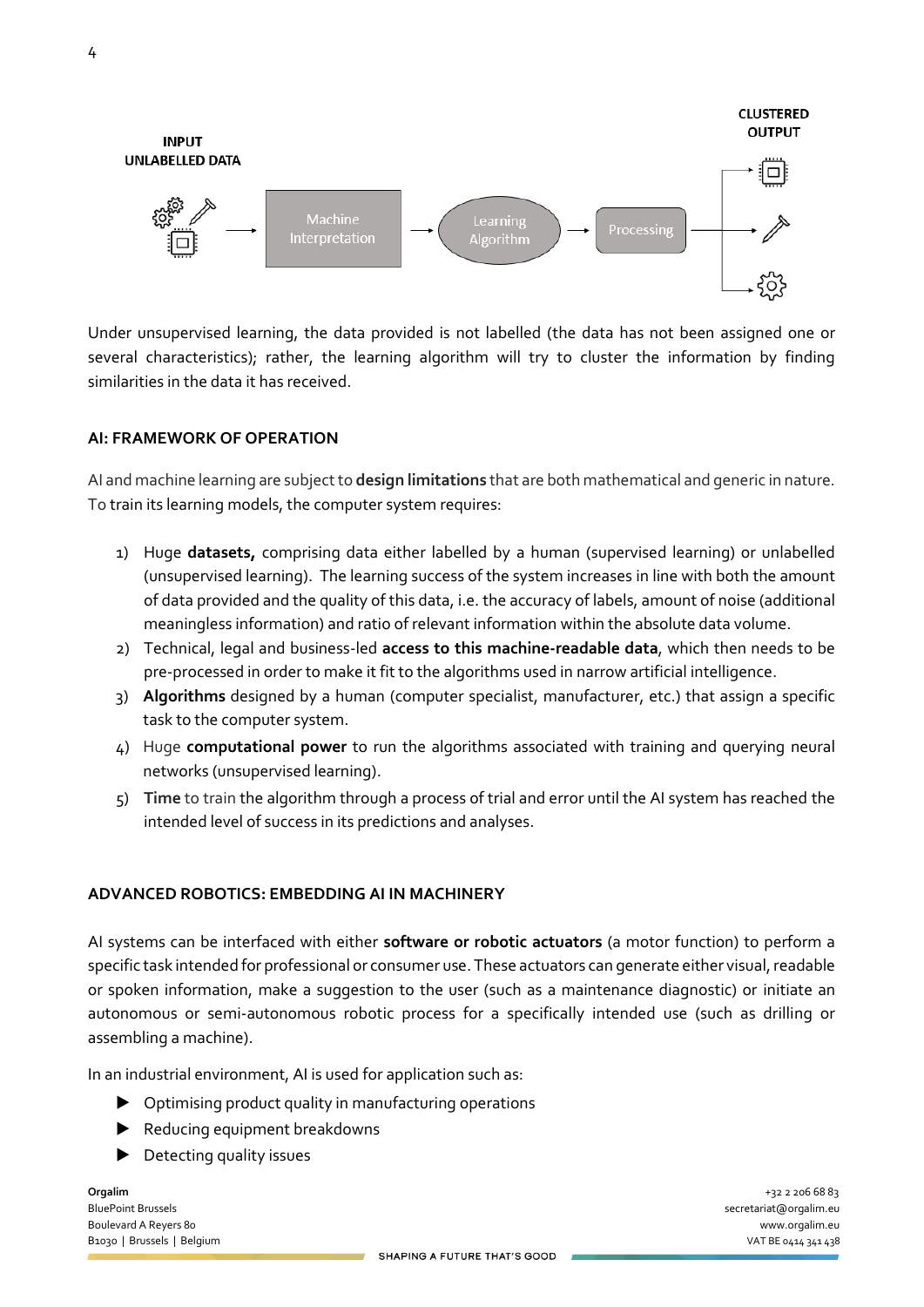- ▶ Identifying defects and deviations in equipment
- ▶ Improving the transportation of items within a warehouse to identify obstacles and adjust to achieve an optimal route
- ▶ Processing more traditional operations such as carving, cleaning, assembling, welding, painting, picking and placing, packing, palletising, etc.
- ▶ Detecting cyber-attacks and preventing damage to humans or their environment
- ▶ Maintenance of machines
- ▶ Increasing occupational health and safety of work equipment machinery

As made clear in the outline of the framework of operation presented above (narrow artificial intelligence), **a machine will never perform any task other than the one it is designed for**. The manufacturer may program the machine learning process to use new patterns during the operational phase to reach an optimal output (e.g. the best temperature of emission in a gas turbine) but this does not change in any way the overall mode of operation of the machine itself. This controlled operation of the machine ensures that the manufacturer's two core objectives are met: placing safe machines on the market and establishing a high level of user and consumer trust in machines embedding AI functions.

The design and operation of the machinery control system remain under the control of the human designer (i.e. the machinery manufacturer or software developer), even when the system uses unsupervised learning and adaptive algorithms: **it can in no way reprogram its own purpose**.

# **THE CURRENT MACHINERY DIRECTIVE: MACHINES ARE AND WILL REMAIN UNDER THE CONTROL OF THE MANUFACTURER AND THE USER**

Taking into account the principles of machine learning as described above, it can be clearly shown that the current MD and the essential requirements it defines can be easily applied to machinery integrating AI functions. AI-embedded machinery functions exclusively within a working perimeter defined by the manufacturer. This working perimeter is either a structured environment or an unstructured environment under strict human supervision, such as the premises of a factory. It is therefore misleading to make any comparison between this kind of machinery operating in a specific working environment and, for example, driverless vehicles in an unstructured environment.

Before placing a machine on the market, the manufacturer will make sure that it will remain safe throughout its life cycle. Fulfilling this objective begins at the design phase, following which the product undergoes a compulsory risk assessment, and finally a series of conformity assessment procedures. When implementing the safety concept, the manufacturer will give priority to safety functions over all other functions of the machine. Even if a machine integrates AI functions, the actions it performs will always be within the scope of the intended use as defined by the manufacturer.

What follows is an explanation of the main articles of Annex I of the MD that may be applicable to quarantee the placing on the market of safe machines, whether or not they integrate AI agents. When performing the risk assessment, the manufacturer will consider which of the essential health and safety requirements need to be taken into consideration for the machine to operate safely, on the basis of the intended use. The risk assessment procedure will also consider each situation that may pose a problem for safety, with the MD providing a sound legal framework in this respect.

**Orgalim** +32 2 206 68 83 BluePoint Brussels secretariat@orgalim.eu Boulevard A Reyers 80 www.orgalim.eu B1030 | Brussels | Belgium VAT BE 0414 341 438<br>And December 2000 | And December 2000 | And December 2000 | And December 2000 | And December 2000 | And December 2000 | And December 2000 | And December 2000 | And December 20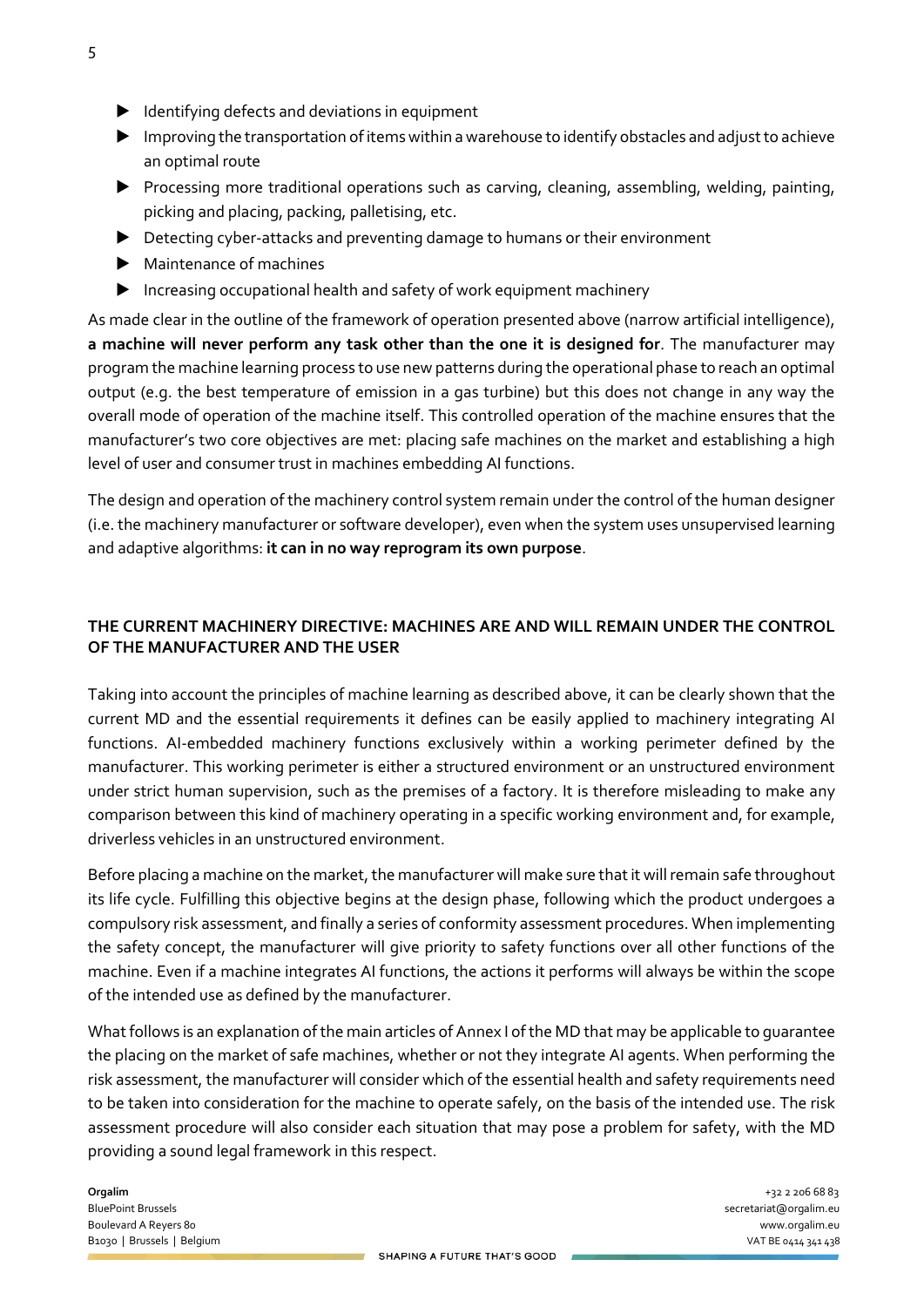| Annex I                                                               |                                                                                               |
|-----------------------------------------------------------------------|-----------------------------------------------------------------------------------------------|
| Essential health and safety requirements to                           | Implications for machines embedding AI                                                        |
| the design and construction of machinery                              |                                                                                               |
| <b>General principles</b>                                             |                                                                                               |
| The manufacturer of machinery or his<br>1.                            | Al (artificial intelligence) is never 'purpose                                                |
| authorised representative must ensure                                 | free' or capable of 'free will or decision'.                                                  |
| that a risk assessment is carried out in                              | Machines integrating AI are programmed to                                                     |
| order to determine the health and                                     | learn from a pattern and act accordingly, based                                               |
| safety requirements which apply to the                                | on the initial programming, in order to perform                                               |
| machinery.                                                            | the intended use of the designer/manufacturer.                                                |
| The machinery must then be designed                                   | Adaptive algorithms adapt the patterns and                                                    |
| and constructed taking into account the                               | improve the path towards the predefined goal,                                                 |
| of<br>results<br>the<br>risk<br>assessment                            | enabling the machine to better perform the                                                    |
|                                                                       | tasks it was initially programmed to complete                                                 |
|                                                                       | (the algorithms do not change the behaviour or<br>the intended use of the machine).           |
|                                                                       |                                                                                               |
| process of risk<br>By the<br>iterative                                | Al functions and machine learning techniques                                                  |
| assessment and risk reduction referred                                | cannot change the intended use of the machine                                                 |
| to above, the manufacturer or his<br>authorised representative shall: | that is set by the manufacturer.                                                              |
|                                                                       |                                                                                               |
|                                                                       |                                                                                               |
| Determine the limits of the<br>machinery,<br>which include<br>the     | Machinery embedding AI functions is designed<br>to operate with both programming and physical |
| intended use                                                          | limits.                                                                                       |
|                                                                       |                                                                                               |
| and                                                                   |                                                                                               |
| foreseeable<br>reasonably<br>any                                      | Al functions cannot autonomously change the                                                   |
| misuse thereof,                                                       | intended use set by the manufacturer. Any                                                     |
|                                                                       | change in the behaviour of the machine will                                                   |
|                                                                       | only occur as designed by the manufacturer.                                                   |
| Identify the hazard that can be                                       | When performing the risk assessment, the                                                      |
| generated by the machinery and                                        | manufacturer knows which risks are associated                                                 |
| hazardous<br>the<br>associated                                        | with the use of the machine.                                                                  |
| situations,                                                           |                                                                                               |
|                                                                       |                                                                                               |

 $\mathcal{L}$ 

۰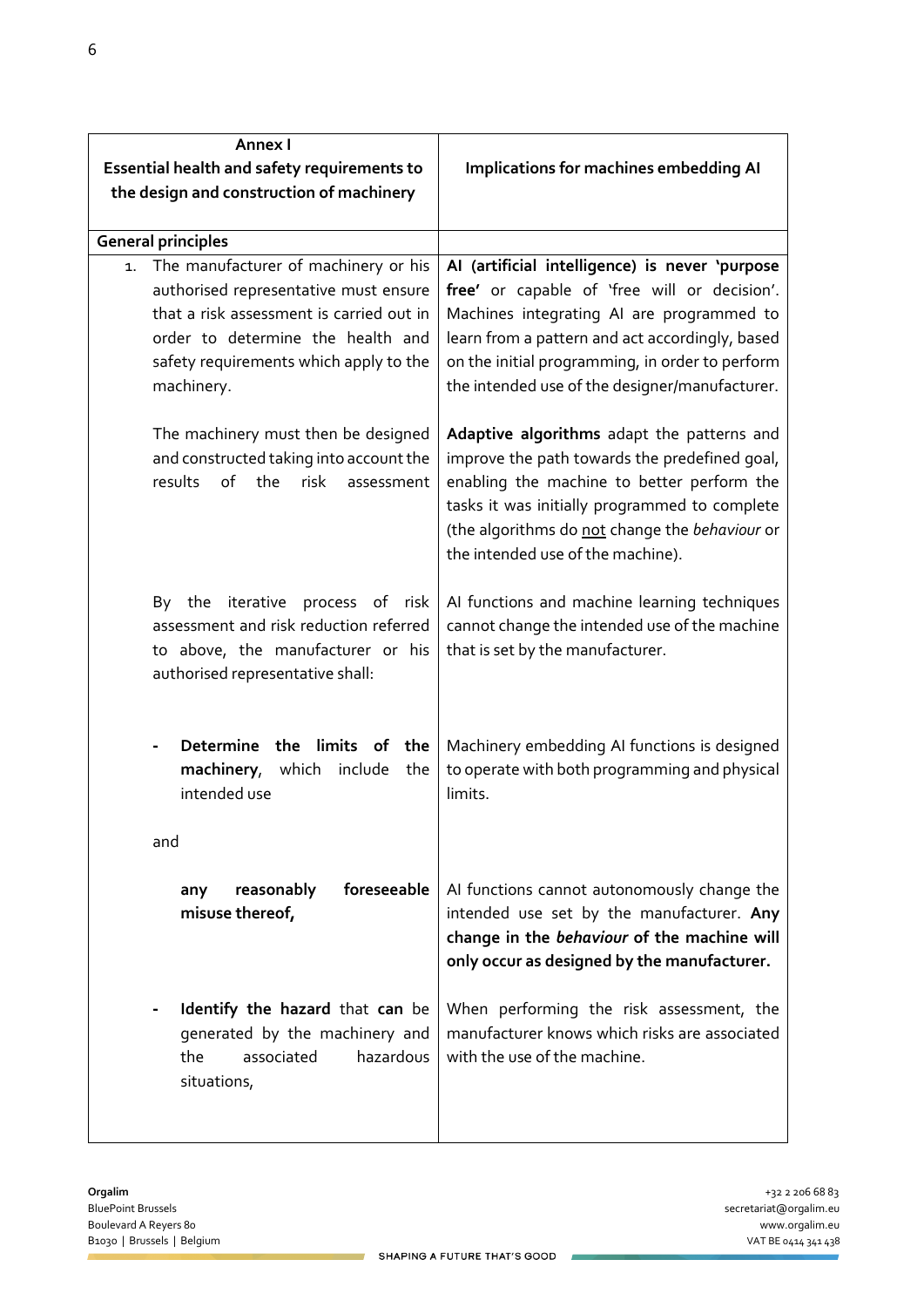| Eliminate the hazards or reduce<br>the risks associated with these<br>hazards by application of protective<br>measures in the order of priority<br>established in section 1.1.2(b).                                                                                                                                                             | To this end, the manufacturer will take<br>protective<br>measures.                                                                                                                                                                                                                                                                                                                                                                                         |
|-------------------------------------------------------------------------------------------------------------------------------------------------------------------------------------------------------------------------------------------------------------------------------------------------------------------------------------------------|------------------------------------------------------------------------------------------------------------------------------------------------------------------------------------------------------------------------------------------------------------------------------------------------------------------------------------------------------------------------------------------------------------------------------------------------------------|
| 1.1.2 Principles of safety integration                                                                                                                                                                                                                                                                                                          |                                                                                                                                                                                                                                                                                                                                                                                                                                                            |
| (a) Machinery must be designed () so<br>that it is fitted for its function ()<br>without putting persons at risk when<br>these operations are carried out under<br>the conditions foreseen but also taking<br>into<br>account<br>reasonably<br>any<br>foreseeable misuse thereof.<br>() throughout the foreseeable lifetime<br>of the machinery | From the<br>design<br>phase<br>the<br>onwards,<br>manufacturer takes<br>into<br>the<br>account<br>requirements for a specific function<br>(Al<br>functions have to be included in this) and also<br>any foreseeable misuse.                                                                                                                                                                                                                                |
| $(\ldots)$<br>(c) The machinery must be designed and<br>constructed in such a way as to prevent<br>abnormal use if such use would<br>engender a risk.                                                                                                                                                                                           | Al functions operated by machine learning<br>techniques cannot change the intended use of<br>the machine as set by the manufacturer from<br>the outset and when performing the risk<br>assessment.                                                                                                                                                                                                                                                         |
| Control systems                                                                                                                                                                                                                                                                                                                                 |                                                                                                                                                                                                                                                                                                                                                                                                                                                            |
| 1.2.1. Safety and reliability of control<br>systems                                                                                                                                                                                                                                                                                             |                                                                                                                                                                                                                                                                                                                                                                                                                                                            |
| Control systems must be designed () in such a<br>arising. Above all, they must be constructed in<br>such a way that:                                                                                                                                                                                                                            | Control systems are increasingly run by Al<br>way as to prevent hazardous situations from $\vert$ functions rather than by a human; however, the<br>human still maintains the ultimate control of<br>the machine.                                                                                                                                                                                                                                          |
| intended<br>withstand<br>the<br>They can<br>operating<br>stresses<br>and<br>external<br>influences,                                                                                                                                                                                                                                             | The machine control system must be able to<br>resist external influences, regardless of the type<br>of influence. Such influences can be caused by<br>the failure of a safety component such as a light<br>barrier. Or they could be caused by a cyber<br>attack that, for example, changes<br>the<br>parameters of a control system. According to<br>the provisions of Annex I, all of these influences<br>must not lead to dangerous machine situations. |

×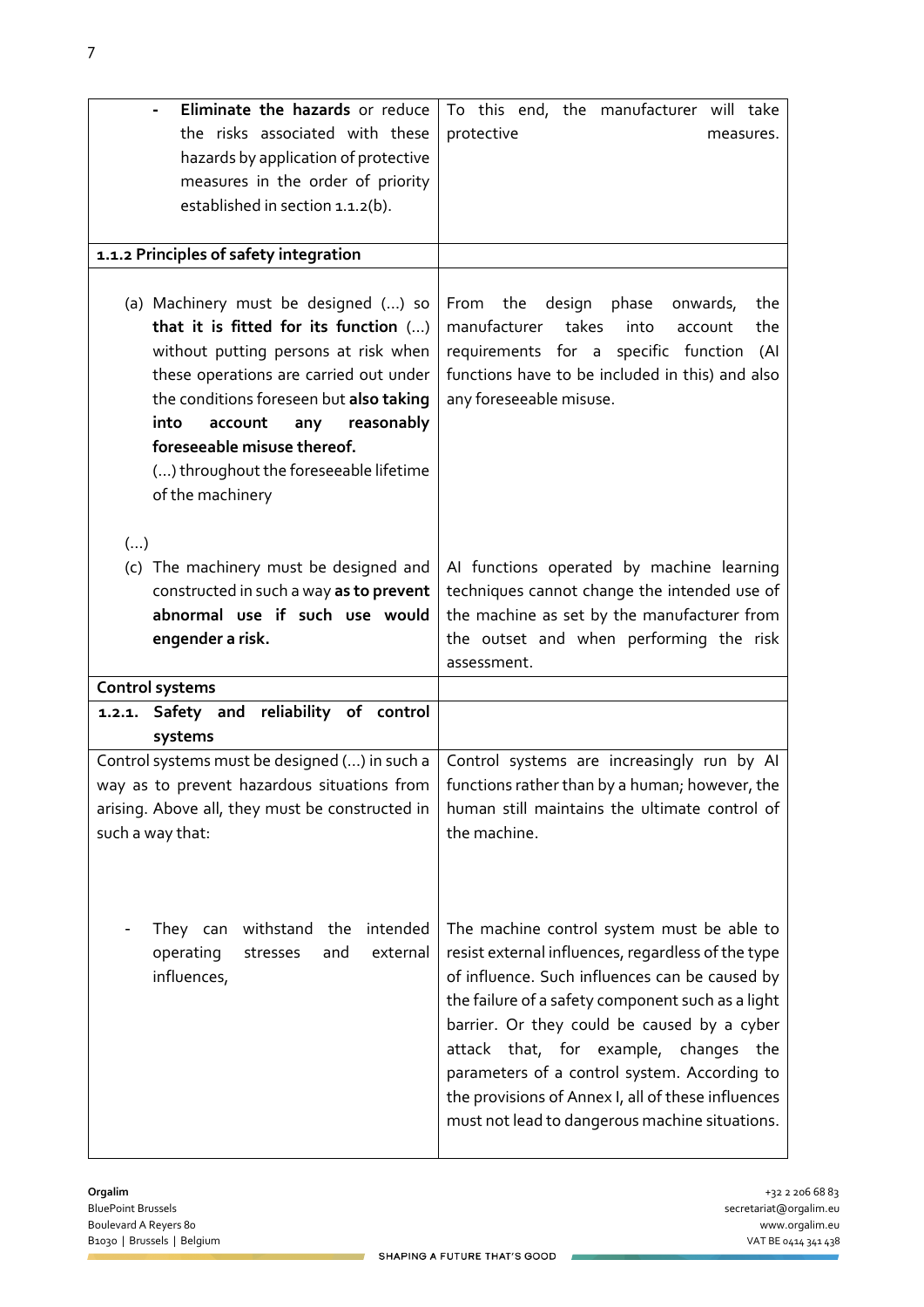| a fault in the hardware or the software                                     |                                                                                                |
|-----------------------------------------------------------------------------|------------------------------------------------------------------------------------------------|
| of the control system does not lead to                                      | Machine learning techniques are based on input<br>data. It is the human programmer who decides |
| hazardous situations,                                                       | which dataset to use as input for the machine to                                               |
|                                                                             | develop an algorithm. The developer ensures                                                    |
| Errors in the control system logic do not                                   | that the dataset is not corrupted by external                                                  |
| lead to hazardous situations.                                               | influences. The machine learning phase is                                                      |
|                                                                             | ended before the machine is<br>put into                                                        |
|                                                                             | service. This is also relevant for cybersecurity.                                              |
|                                                                             |                                                                                                |
| $(\ldots)$                                                                  |                                                                                                |
| Particular attention must be given to the                                   | The AI software is pre-programmed to shut                                                      |
| following points:                                                           | down if the control system develops a fault that                                               |
| the<br>machinery<br>must<br>start<br>not                                    | could lead to a hazardous situation.                                                           |
| unexpectedly,                                                               |                                                                                                |
| the parameters of the machinery must                                        | An AI system is even more effective than a                                                     |
| not change in an uncontrolled way,                                          | human in detecting errors in the control system                                                |
| where such change may lead to<br>hazardous situations,                      | logic when this is defined in their programming<br>or as part of machine learning.             |
| the machinery must not be prevented<br>-                                    |                                                                                                |
| from stopping if the stop command has                                       |                                                                                                |
| already been given,                                                         |                                                                                                |
| no moving part of the machinery or                                          |                                                                                                |
| piece held by the machinery must fall or                                    |                                                                                                |
| be ejected,                                                                 |                                                                                                |
| automatic or manual stopping of the                                         |                                                                                                |
| moving parts, whatever they may be,                                         |                                                                                                |
| must be unimpeded,                                                          |                                                                                                |
| the protective devices must remain fully                                    |                                                                                                |
| effective or give a stop command,                                           |                                                                                                |
| the safety-related parts of the control                                     |                                                                                                |
| system must apply in a coherent way to                                      |                                                                                                |
| the whole of an assembly of machinery<br>and/or partly completed machinery. |                                                                                                |
| For cable-less control, an automatic                                        |                                                                                                |
| stop must be activated when correct                                         |                                                                                                |
| control signals are not received,                                           |                                                                                                |
| including loss of communication.                                            |                                                                                                |
| 1.2.2. Control devices                                                      |                                                                                                |
| From each control position, the operator must                               | The Directive already stipulates that systems                                                  |
| be able to ensure that no-one is in the danger                              | must be designed and constructed in such a                                                     |
| zones, or the control system must be designed                               | way that starting is prevented while someone                                                   |
| and constructed in such a way that starting is                              | is in the danger zone; this is of course also true                                             |
| prevented while someone is in the danger                                    | for a control system operated by AI functions.                                                 |
| zone.                                                                       |                                                                                                |

F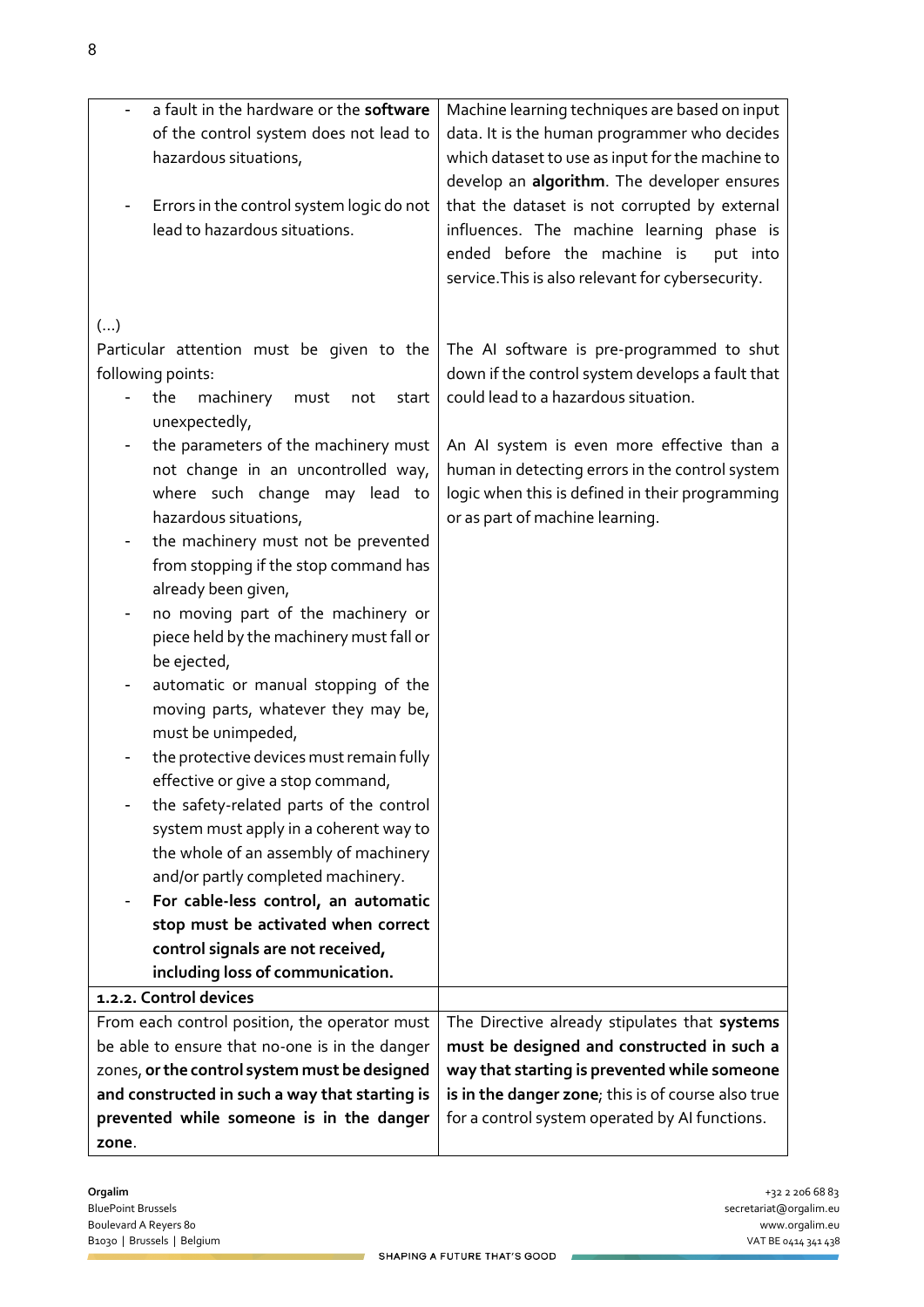| 1.2.3. Starting                                                                                                                                                                                                                                                                                                                                                                                                                                                                                                                                                       |                                                                                                                                                                                                                                                                    |
|-----------------------------------------------------------------------------------------------------------------------------------------------------------------------------------------------------------------------------------------------------------------------------------------------------------------------------------------------------------------------------------------------------------------------------------------------------------------------------------------------------------------------------------------------------------------------|--------------------------------------------------------------------------------------------------------------------------------------------------------------------------------------------------------------------------------------------------------------------|
| It must be possible to start machinery only by<br>voluntary actuation of a control device provided<br>for the purpose.                                                                                                                                                                                                                                                                                                                                                                                                                                                | The human maintains the ultimate control over<br>starting the machine, either by programming<br>the machine to start or starting it directly on site<br>in a factory.                                                                                              |
| The same requirement applies:<br>when restarting the machinery after a<br>stoppage, whatever the cause,<br>when effecting a significant change in<br>the operating conditions.                                                                                                                                                                                                                                                                                                                                                                                        | The operating conditions are external to the<br>machine e.g. heat, resistance, speed. This does<br>not refer to the operating mode, which is part of<br>the programming. Any update in the software is<br>still something that the human operator must<br>confirm. |
| ()<br>For machinery functioning in automatic mode,<br>the starting of the machinery, restarting after a<br>stoppage, or a change in operating conditions<br>may be possible without intervention, provided<br>this does not lead to a hazardous situation.                                                                                                                                                                                                                                                                                                            | The parameters of automatic mode are set by a<br>human. All the parameters of all these<br>situations have been programmed by a human.                                                                                                                             |
| 1.2.4. Stopping                                                                                                                                                                                                                                                                                                                                                                                                                                                                                                                                                       |                                                                                                                                                                                                                                                                    |
| Normal stop<br>1.2.4.1.<br>Machinery must be fitted with a control<br>device whereby the machinery can be<br>brought safely to a complete stop. Each<br>workstation must be fitted with a control<br>device to stop some or all of the functions of<br>the machinery, depending on the existing<br>hazards, so that the machinery is rendered<br>safe. The machinery's stop control must<br>have priority over the start controls. Once<br>the machinery or its hazardous functions<br>have stopped, the energy supply to the<br>actuators concerned must be cut off. | The provisions of this article reflect that the user<br>has complete control over the machinery,<br>including any change of parameter which may<br>be caused by a cyber attack.                                                                                    |
| <b>Operational stop</b><br>1.2.4.2.<br>Where, for operational reasons, a stop<br>control that does not cut off the energy<br>supply to the actuators is required, the stop<br>condition<br>monitored<br>must<br>be<br>and<br>maintained.                                                                                                                                                                                                                                                                                                                              |                                                                                                                                                                                                                                                                    |
| <b>Emergency stop</b><br>1.2.4.3.                                                                                                                                                                                                                                                                                                                                                                                                                                                                                                                                     |                                                                                                                                                                                                                                                                    |

BluePoint Brussels secretariat@orgalim.eu Boulevard A Reyers 80 www.orgalim.eu B1030 | Brussels | Belgium VAT BE 0414 341 438

**Orgalim** +32 2 206 68 83

 $\mathcal{L}$ 

۷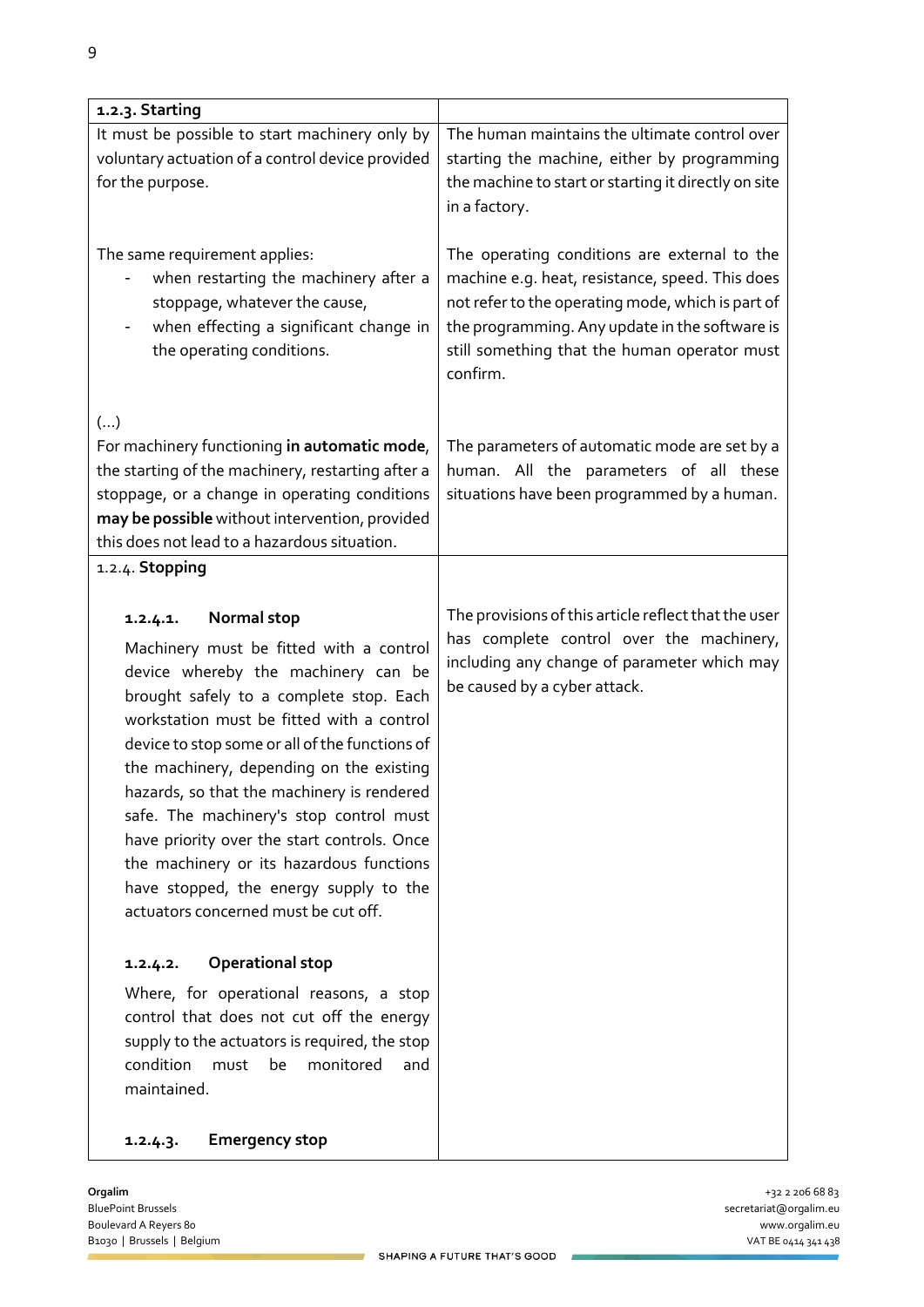| Machinery must be fitted with one or more          |                                                   |
|----------------------------------------------------|---------------------------------------------------|
| emergency stop devices to enable actual or         |                                                   |
| impending danger to be averted.                    |                                                   |
| 1.2.5. Selection of control or operating modes     |                                                   |
| The control or operating mode selected must        | Al functions cannot change the intended           |
| override all other control or operating modes,     | operating modes of a machine, which are           |
| with the exception of the emergency stop.          | defined by the manufacturer. The operating        |
|                                                    | mode can only be selected by an operator          |
| lf<br>machinery<br>has<br>been<br>designed<br>and  | within the limits defined by the manufacturer.    |
| constructed to allow its use in several control or |                                                   |
| operating modes requiring different protective     | The operator will still see (in a clear and       |
| measures and/or work procedures, it must be        | identifiable manner) which AI programs or         |
| fitted with a mode selector which can be locked    | operating modes are running at a given time.      |
| in each position. Each position of the selector    |                                                   |
| clearly identifiable<br>must be<br>and<br>must     |                                                   |
| correspond                                         |                                                   |
| to a single operating or control mode. ()          |                                                   |
| 1.2.6. Failure of the power supply                 |                                                   |
| The interruption, the re-establishment after an    |                                                   |
| interruption or the fluctuation in whatever        |                                                   |
| manner of the power supply to the machinery        |                                                   |
| must not lead to dangerous situations.             |                                                   |
|                                                    |                                                   |
| Particular attention must be given to the          |                                                   |
| following points:                                  |                                                   |
| ()                                                 |                                                   |
| the parameters of the machinery must               | values<br>The<br>of<br>the<br>parameters<br>were  |
| not change in an uncontrolled way                  | defined/selected by the user. If AI functions     |
| when such change can lead<br>to                    | change some parameters, the user always has       |
| hazardous situations,                              | the ability to override any modifications.        |
| the protective devices must remain fully           | This provision covers all functions of the        |
| effective                                          | machine, including Al-driven functions.           |
| 1.3.6. Risks related to variations in operating    |                                                   |
| conditions                                         |                                                   |
| Where the machinery performs operations            | The adaptation of AI-driven functions to the      |
| under different conditions of use, it must be      | operating conditions must not lead to unsafe      |
| designed and constructed in such a way that        | situations. To this end, when performing the      |
| selection and adjustment of these conditions       | risk assessment the manufacturer will take into   |
| can be carried out safely and reliably.            | consideration any operation of the machine        |
|                                                    | that is run differently and will put in place any |
|                                                    | adjustment measures.                              |
| 1.3.9. Risks of uncontrolled movements             |                                                   |
| When a part of the machinery has been              | Dangers for the operator or uninvolved            |
| stopped, any drift away from the stopping          | bystanders are triggered, for example, by         |

 $\mathcal{L}$ 

u,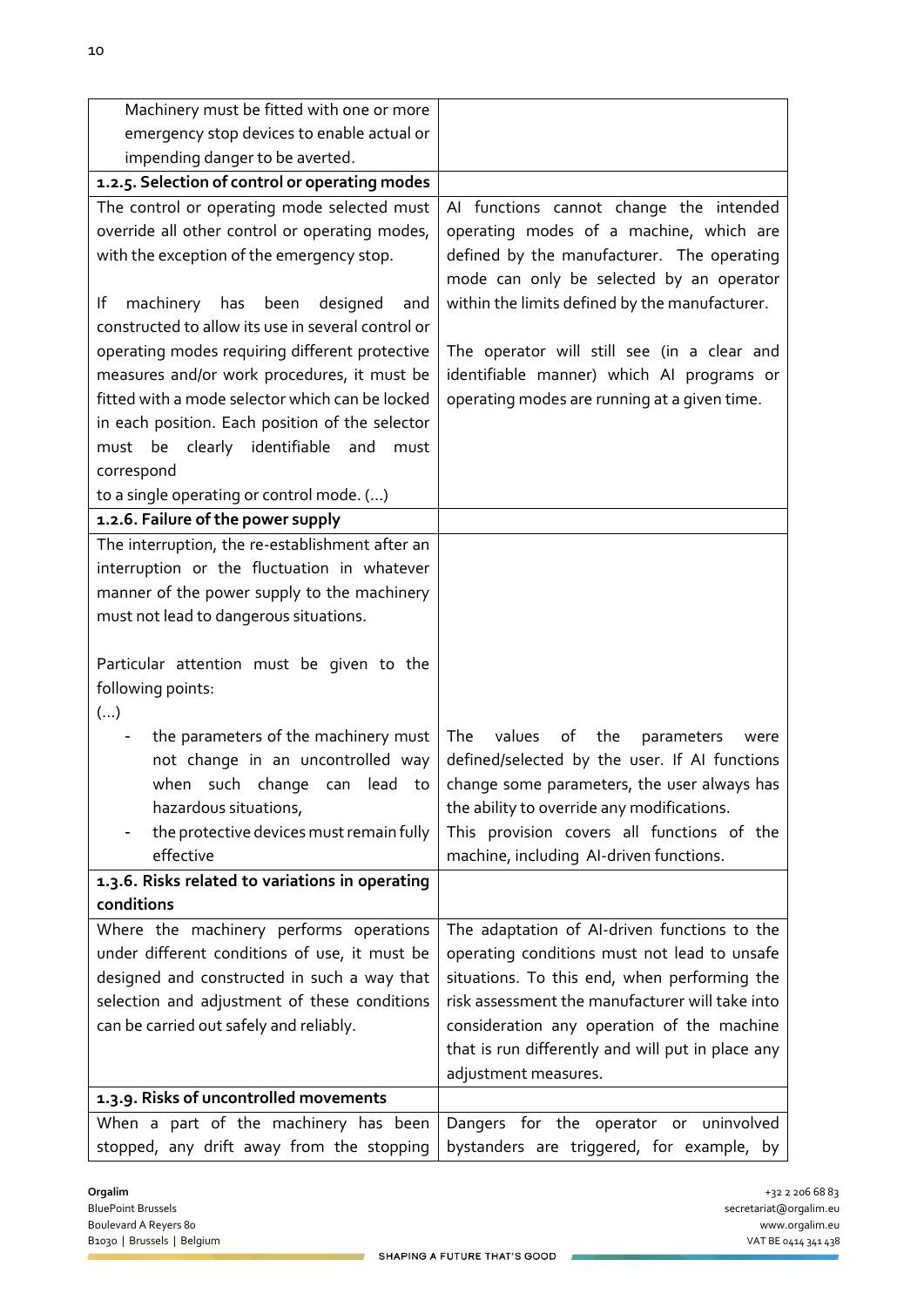| position, for whatever reason other than action | movements of the machine. If AI-driven             |
|-------------------------------------------------|----------------------------------------------------|
| on the control devices, must be prevented or    | movements trigger a hazard or a risk, the          |
| must be such that it does not present a hazard. | manufacturer must take protective measures         |
|                                                 | that correspond to the state of the art. For       |
|                                                 | example, they could program the machine            |
|                                                 | (robot) to stop when at a safe distance from an    |
|                                                 | obstacle (whether human, animal or object).        |
| 1.6. MAINTENANCE                                |                                                    |
| 1.6.1. Machinery maintenance                    |                                                    |
| $(\ldots)$                                      |                                                    |
| In the case of automated machinery and, where   | The fault-finding equipment may be controlled      |
| necessary, other machinery, a connecting        | by AI functions; however, the parameters of this   |
| device for mounting diagnostic fault-finding    | equipment are defined by a human.                  |
| equipment must be provided.                     |                                                    |
| 1.7. INFORMATION                                |                                                    |
| 1.7.4.2. Contents of the instructions           |                                                    |
| Each instruction manual must contain, where     |                                                    |
| applicable, at least the following information: |                                                    |
| ()                                              |                                                    |
|                                                 | The data used for AI functions will be part of the |
| (g) intend use                                  | general information on the intended use and of     |
|                                                 | the detailed information in the instructions for   |
| (k) instruction for putting into service        | putting<br>into<br>service.                        |
|                                                 |                                                    |

# **EXAMPLES OF EXISTING APPLICATIONS OF AI IN THE PRODUCTS AND PROCESSES OF THE TECHNOLOGY INDUSTRIES**

The companies represented by Orgalim have been using industrial robots for a number of decades already. Whereas in the past these robots comprised automated arms that performed tasks considered too tedious or dangerous for humans, recent technological developments allow for the wider use of robots in the workplace, with or without interaction with workers. The evolution of these technologies has been accompanied by a sharp rise in standardisation activities at ISO level (TC 299). To enable a common understanding, a clear distinction is made between two main types of robots:

**Industrial robots:** robots that are automatically controlled, [reprogrammable](https://www.iso.org/obp/ui/#iso:std:iso:8373:ed-2:v1:en:term:2.4) (2.4), [multipurpose \(2.5\),](https://www.iso.org/obp/ui/#iso:std:iso:8373:ed-2:v1:en:term:2.5) manipulator (2.1) programmed in three or more axes<sup>1</sup>, which can be fixed in place or mobile for use in industrial automation applications. These robots operate **autonomously or semi-autonomously**.

**Service robots**: robots that are programmed to perform useful tasks for humans or equipment, but excluding industrial automation applications. These robots normally operate in the consumer and public environment, autonomously or semi-autonomously.

 <sup>1</sup> See ISO 8337:2012 definition: https://www.iso.org/obp/ui/ - [iso:std:iso:8373:ed-2:v1:en:term:2.1](https://www.iso.org/obp/ui/#iso:std:iso:8373:ed-2:v1:en:term:2.1)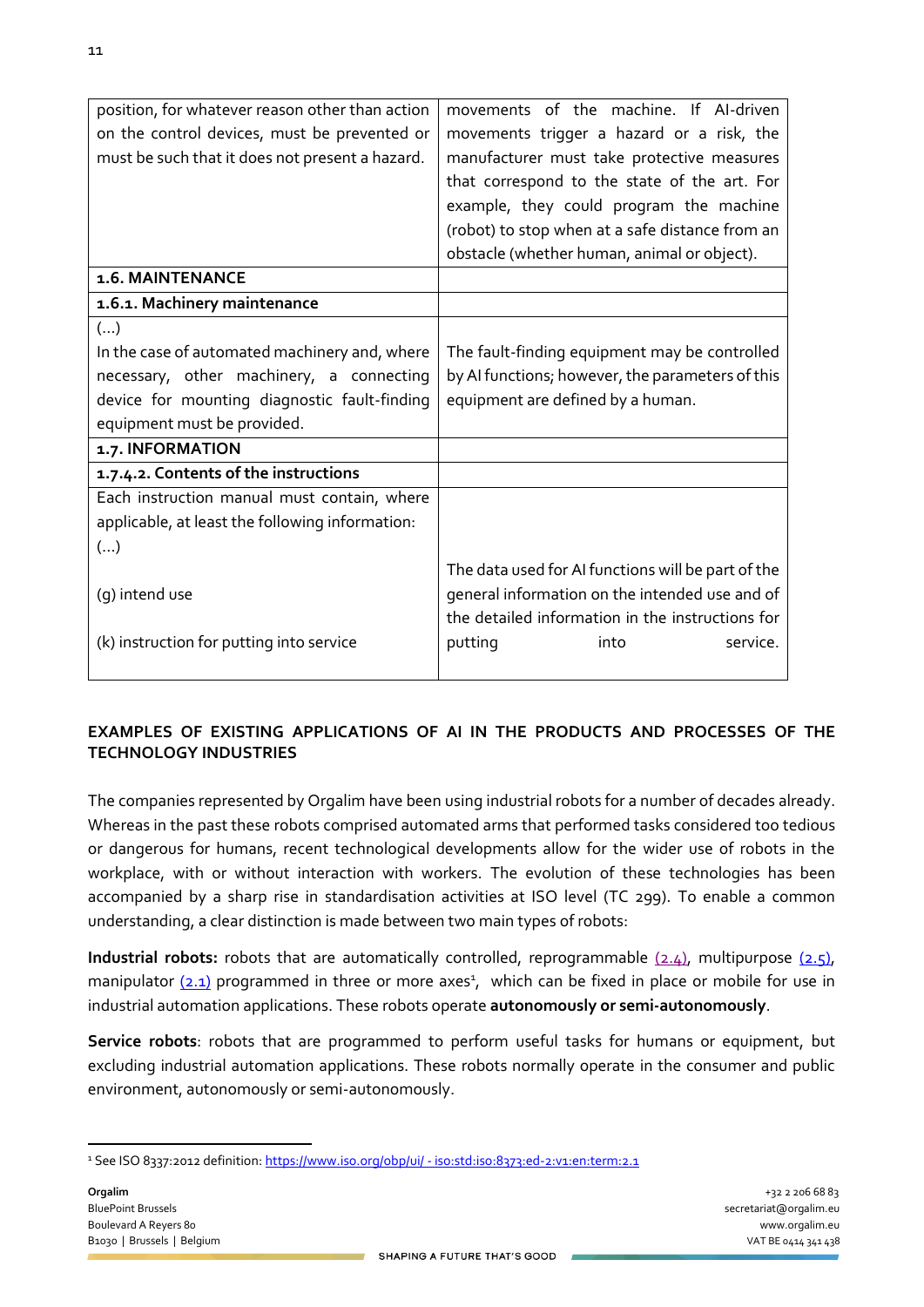Examples of industrial robots:

- ▶ Purpose-designed robot systems performing complex specific tasks such as assembling, welding, painting, ironing, assembly, pick and place, palletising, etc.
- ▶ Robots for product inspection (e.g. detecting product defaults), testing and removing products from the production chain at various stages before they are further processed, assembled and packaged for distribution
- ▶ Agricultural machinery equipped with cameras that take pictures of, for example, lettuce to determine the precise amount of fertilizer to apply to each lettuce head
- ▶ AI systems interpreting video feeds from drones carrying out visual inspections of infrastructure such as oil pipelines, fires in buildings, windmills etc.
- ▶ Automated guided vehicles (AGVs) used in warehouses for shelf movers and fork-lift trucks

Industrial robots may or may not have features for collaborative use. For instance, the 'co-bots'that interact with human co-workers are a sub-group of industrial robots<sup>2</sup>.

**Service robots** are programmed to perform applicative tasks in the professional, consumer and public environment, autonomously or semi-autonomously. Examples include:

- ▶ Autonomously guided vehicles such as robotic lawnmowers or postman letter caddies
- ▶ Cleaning robots for public places
- ▶ Delivery robots in offices or hospitals; fire-fighting robots
- ▶ Rehabilitation robots or surgery robots in hospitals
- $\blacktriangleright$  Robots quiding customers to the item they seek in a shop
- ▶ Dirt-detecting and cleaning robots (vacuum cleaners)

# **Automated systems – AI software**

- ▶ Electricity grid management systems that prevent a power grid overload or black-out
- ▶ Program debugger
- ▶ Prevention of cybersecurity attacks

## **CONCLUSION**

The technology industries represented by Orgalim have been placing on the market machines embedding AI functions for many years, without any negative impact on the safety of users. Despite the rapid evolution of these AI-embedded machines – operating on the basis of narrow artificial intelligence – manufacturers can continue to rely on a robust regulatory framework and the development of a large number of standards (a process which our companies are actively involved in). This will continue to guarantee the placing on the market of safe machines while ensuring a high level of trust among both machine users and consumers for many years to come.

 <sup>2</sup> See ISO/TS 15066:2016 definition: https://www.iso.org/obp/ui/ - [iso:std:iso:ts:15066:ed-1:v1:en](https://www.iso.org/obp/ui/#iso:std:iso:ts:15066:ed-1:v1:en)